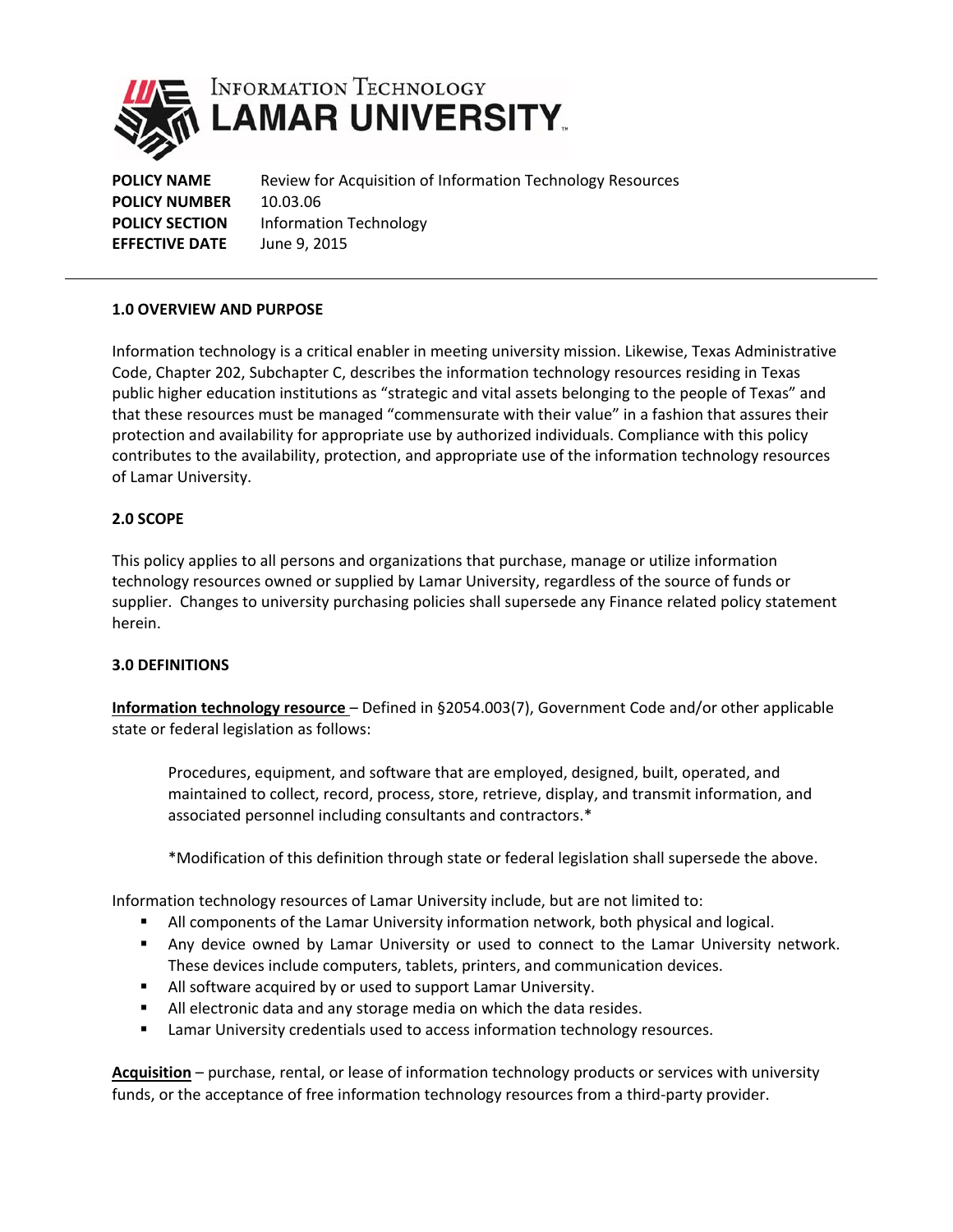**Third‐Party Provider** ‐‐ any provider of information technology resources products or services that is not an organizational component of Lamar University and not an employee of Lamar University who is supplying the products or services as works done for hire.

# **4.0 POLICY**

- 1. Acquisition of information technology resources products or services shall be in accordance with any and all Lamar University Finance purchasing policies.
- 2. The Chief Information Officer (CIO) or designee will be responsible for central review and oversight of all university acquisitions of information technology resources as prescribed by TSUS Rules and Regulations.
- 3. Prior to acquisition, a review shall be completed and shall assess:
	- a. the acceptability of contract terms
	- b. the requirements for central IT support
	- c. compliance with adopted security standards
	- d. the accessibility of the information resource.
- 4. No purchase of information resources shall be made prior to completion of the review.
- 5. As per Finance purchasing policies, all purchases must be made via approved purchase order processes.
- 6. Acquisition or use of information technology resources in or through which data is stored and/or exchanged must include an approved and authorized agreement between the university and the provider, and must be executed by authorized personnel as per Lamar University Finance procurement policies.
- 7. Software License Agreements, Terms of Service, Terms of Use, and written contractual agreements may be signed by authorized personnel as per Lamar University Finance procurement policies.
- 8. University faculty and staff who individually engage third-party products or services by unauthorized acceptance of Terms of Service or Terms of Use agreements on behalf of Lamar University (online or otherwise) may be personally responsible and liable for any obligations incurred by the agreement, as well as any consequences that result from their engagement with the third‐party.
- 9. Prior to contracting with another state agency or institution of higher education via an "interagency contract for information resources technologies", Lamar University must assure compliance with TAC Title 1, Part 10, Chapter 204, Subchapter C for any commodity or service identified as "information resource technologies" with a total cost estimated to exceed the dollar amount specified in TAC, Rule §204.31.

# **5.0 ENFORCEMENT**

Failure to adhere to the provisions of this policy statement may result in:

- 1. loss of Lamar University Information Resources access privileges;
- 2. disciplinary action up to and including termination for employees, contractors or consultants, dismissal for interns and volunteers, or suspension or expulsion in the case of a student;
- 3. civil or criminal prosecution;